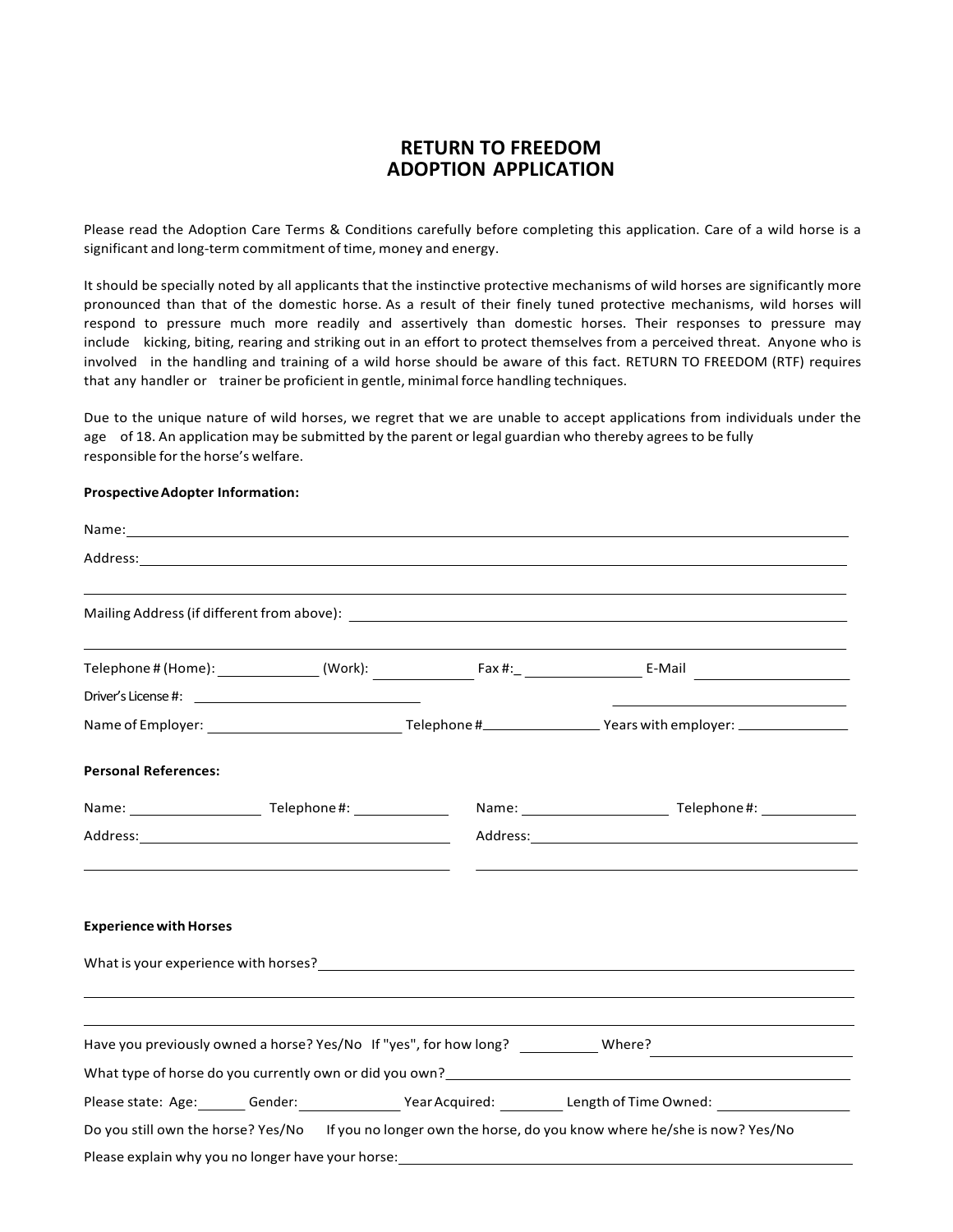## Return to Freedom Adoption Application, page 2

| What discipline did you use your horse in?             |  |
|--------------------------------------------------------|--|
| What training methods and/or philosophies did you use? |  |

Have you changed any of your training methods and /or philosophies?

Have you attended any classes or clinics regarding the care and training of horses? Yes/No

If yes, which classes and/or clinics have you attended?

Why do you want a wild horse?<br>
<u>
Why do you want a wild horse?</u>

Do you have experience with wild horses? \_\_\_\_\_\_\_\_\_\_\_. If so, please describe: \_\_\_\_\_\_\_\_\_\_\_\_\_\_\_\_\_\_\_\_\_\_\_\_\_\_\_\_\_\_\_\_

Please describe the method you will use to train your wild horse: \_\_\_\_\_\_\_\_\_\_\_\_\_\_\_\_\_\_\_\_\_

#### **Care and Feeding:**

Please describe your feeding routine (type of feed etc.):

Please describe your exercise and/or training routine:

Please describe your pasture/paddockmaintenance routine:

Will your horse be alone or will he/she have the companionship of other horses? Yes/No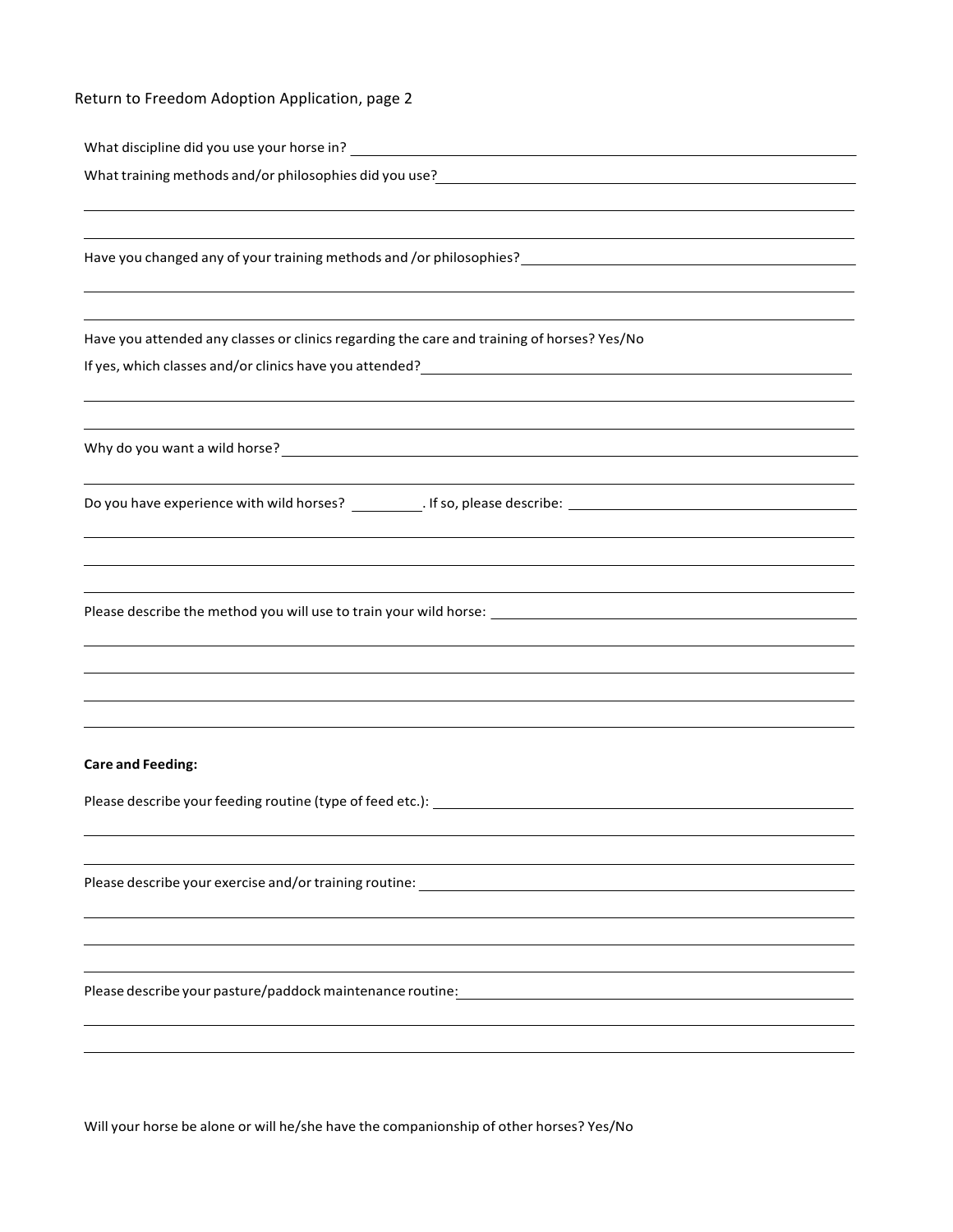Who will be responsible for caring for the horse? (Please indicate age and experience level)

Who will be responsible for the horse's care in the event you are sick or are away on vacation?

Do you have sufficient time and income to support a horse on a long term basis?

Please describe what you anticipate your daily routine would be in caring for & interacting with your horse?

Type of animal you are requesting, please circle:

Gender: Stallion, Mare, Mare with Foal, Gelding.

Age: 1-5 Years, 5-10 Years, 10 Years or older.

How do you plan to use your animal?

Doesthe appearance of the animal matter to you? Yes/No

Will you accept an animal with physical problems? Yes/No

Will you accept an animal that cannot be ridden? Yes/No

Who will use the horse if it is to be ridden?

(Indicate height, weight, and if a child, state age).

Please give level of riding experience of each rider. To ensure the safety and compatibility of horse and rider, please provide as much useful information as possible. (i.e years riding, horseback riding lessons, experience with young, green horses, etc.)

Are you working with an instructor? Yes/No

| Instructor's Phone Number:<br>Name of Instructor: |
|---------------------------------------------------|
|---------------------------------------------------|

Riding Discipline (i.e. Western, English, etc.)

| Name of Veterinarian: | bone' |  |
|-----------------------|-------|--|
|                       |       |  |

| Name of Farrier: | Phone: |
|------------------|--------|
|                  |        |

Please describe the location of where the horse is to be kept.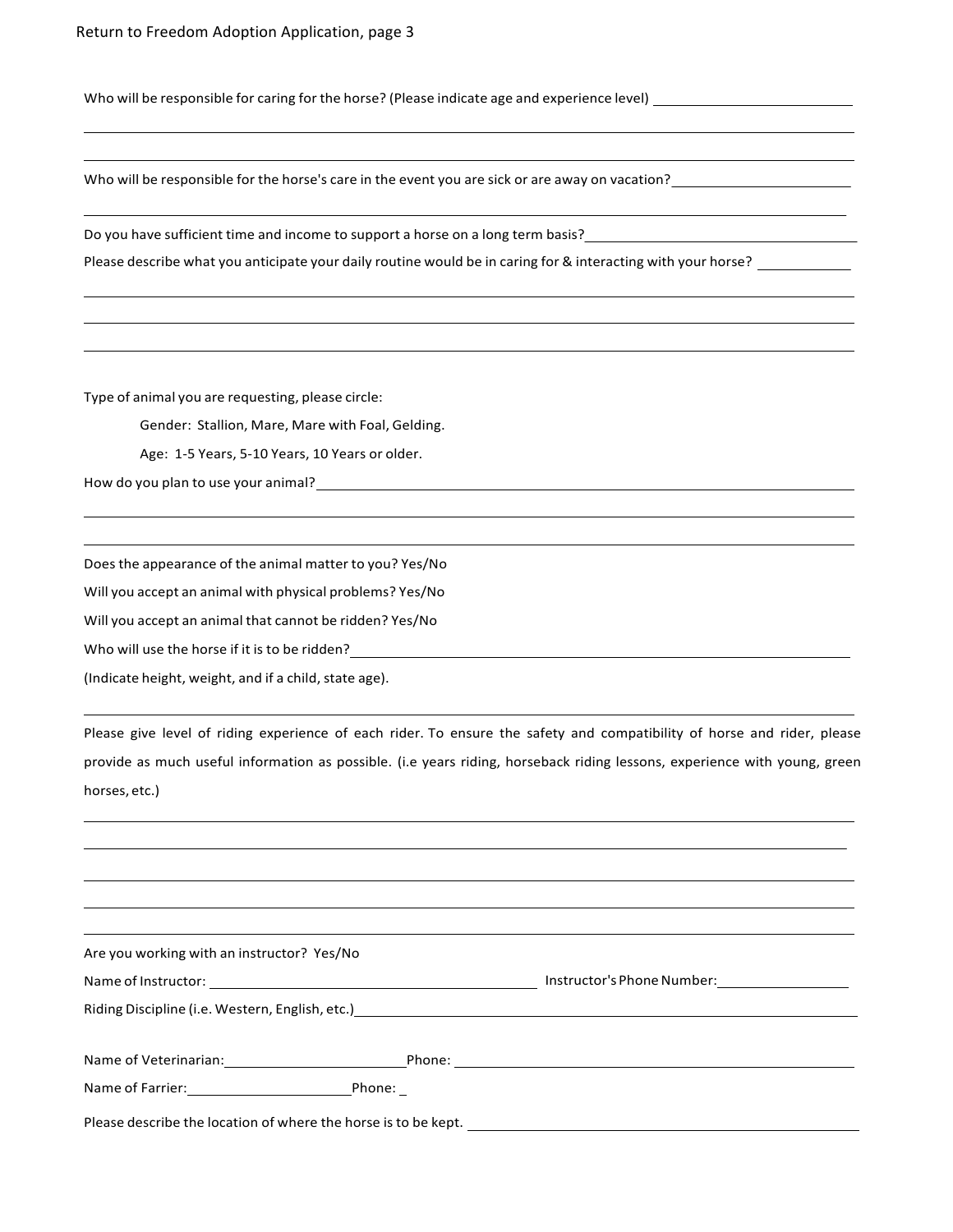### Return to Freedom Adoption Application, page 4

Where will your horse be kept? Please circle: Stall Corral Paddock Pasture Please describe your paddock/pasture maintenance routine. Do you have fresh water available at all times? Yes/No Water Source: (Circle One) Creek Lake Water Trough Do you have at least 400 square feet for each animal you are applying for? [100] The match of the state of the state of the state of the state of the state of the state of the state of the state of the state of the state o What type of fencing do you have? FenceHeight: Is there adequate drainage in the paddock or pasture during the rainy season? Please provide specific directions to the location where the horse will be kept. Please provide photo of actual location where horse will be kept. Do you own the place where the horse(s) will be kept? Yes/No If renting facilities, please have the following portion completed by your landlord: *I, ,* state that *I* own the property legally known as **Name of Property Owner** *Name of Property Owner Street Address in the County of , in the State of . And give my permission to have horses maintained on my property. OwnerName: Phone: (Printed) Signature of Owner: Date Signed:* How do you plan to transport the horse(s)? \_\_\_\_\_ Please describe the type of trailer you will be using to transport and the distance you will be covering: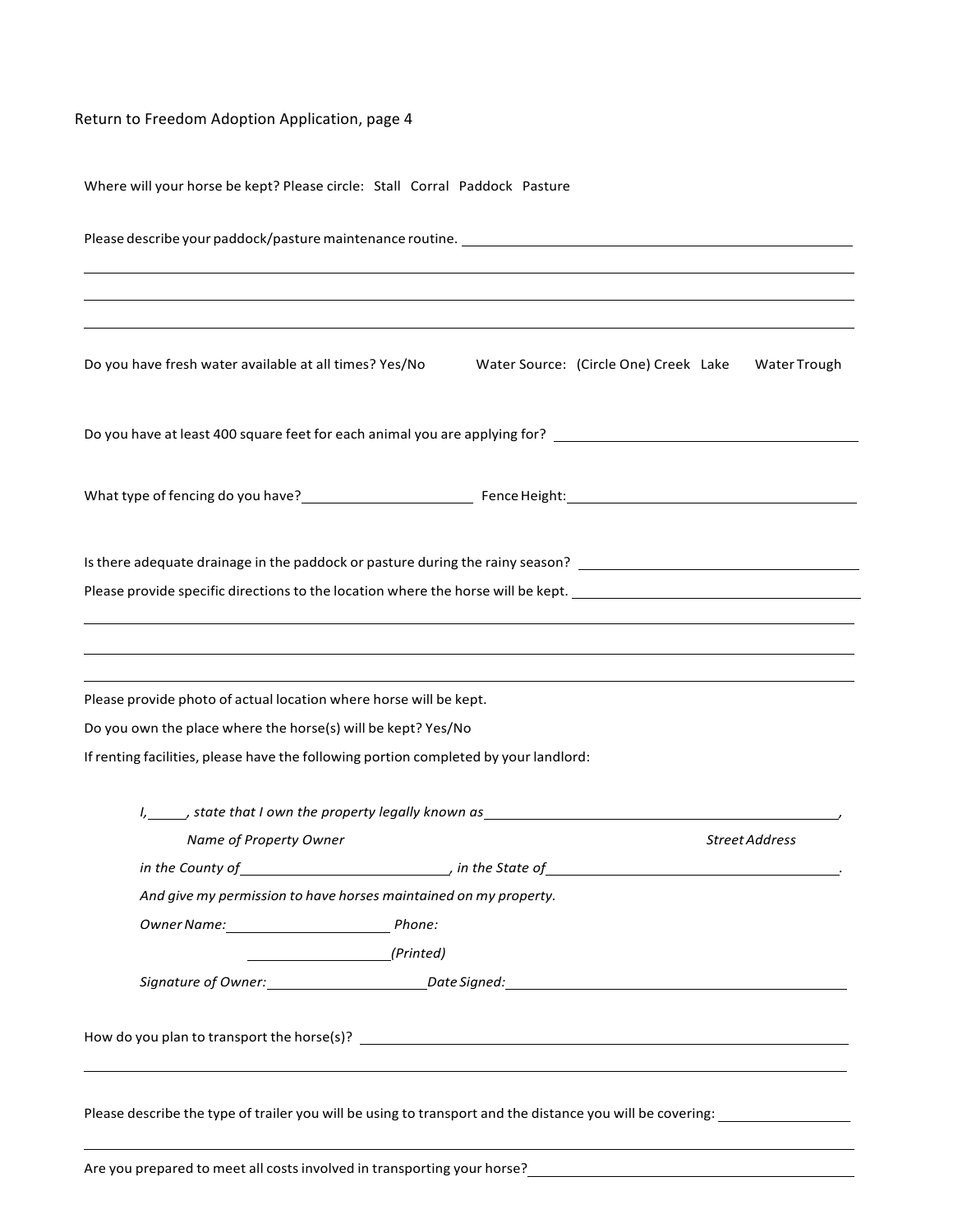I fully understand that I am legally responsible for horse that I adopt and I have read and agree to the Terms and Conditions of Return to Freedom's Adoption program.

I understand that the use and control of horses is a hazardous activity. If I am accepted as an Adopter, I release and indemnify Return to Freedom and its agents of all liability from damages to person or property caused by the horse in my custody, care and control.

I authorize you to verify all references, including veterinarian, trainers, farriers, landlord, employers, etc. named in this document. I also authorize you to perform a credit check and/or background investigation on myself or the proposed, named legal Adoption caregiver.

I also understand that the horses are not available for re-homing or sale and must be returned to Return to Freedom at my own expense should I not be able to continue to provide an adequate home or care for Adopted horse(s) or that any re-homing of the horse(s) must be approved in writing in advance by Return to Freedom.

The applicant does hereby warrant that the answers given in the "Return to Freedom Adoption Application" are to the best of his/her knowledge and belief, true and correct.

Due to the extensive costs involved in providing medical care, basic handling, routine maintenance and feeding, Return to Freedom respectfully requests an adoption fee per horse which will be determined on a case by case basis depending on level of training etc,. This fee is non-refundable after two weeks or in the case of repossession due to breach of contract.

| Horse (s) name(s) | Gender | age |
|-------------------|--------|-----|
| 1)                |        |     |
| 2)                |        |     |
| 3)                |        |     |
| 4)                |        |     |
|                   |        |     |
|                   |        |     |

**Print Name Date 2018 CONSISTENT CONSISTENT CONSISTENT CONSISTENT CONSISTENT CONSISTENT CONSISTENT CONSISTENT** 

\_\_\_\_\_\_\_\_\_\_\_\_\_\_\_\_\_\_\_\_\_\_\_\_\_\_\_\_\_\_\_\_\_\_\_\_\_\_ \_\_\_\_\_\_\_\_\_\_\_\_\_\_\_\_\_\_\_\_\_\_\_\_\_\_\_\_\_\_\_\_\_\_\_ \_\_\_\_\_\_\_\_\_\_\_\_\_\_\_